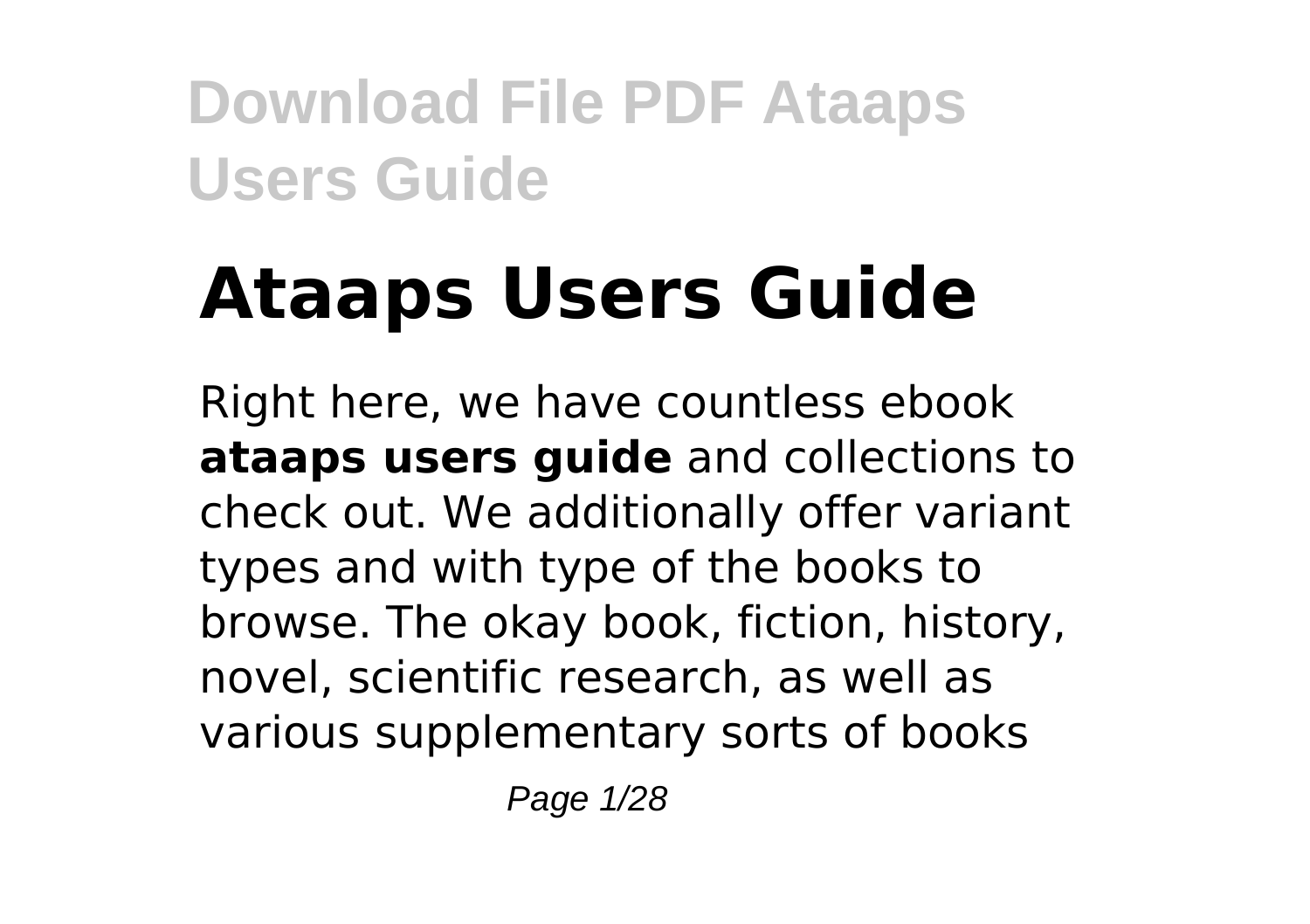are readily reachable here.

As this ataaps users guide, it ends in the works monster one of the favored book ataaps users guide collections that we have. This is why you remain in the best website to look the amazing ebook to have.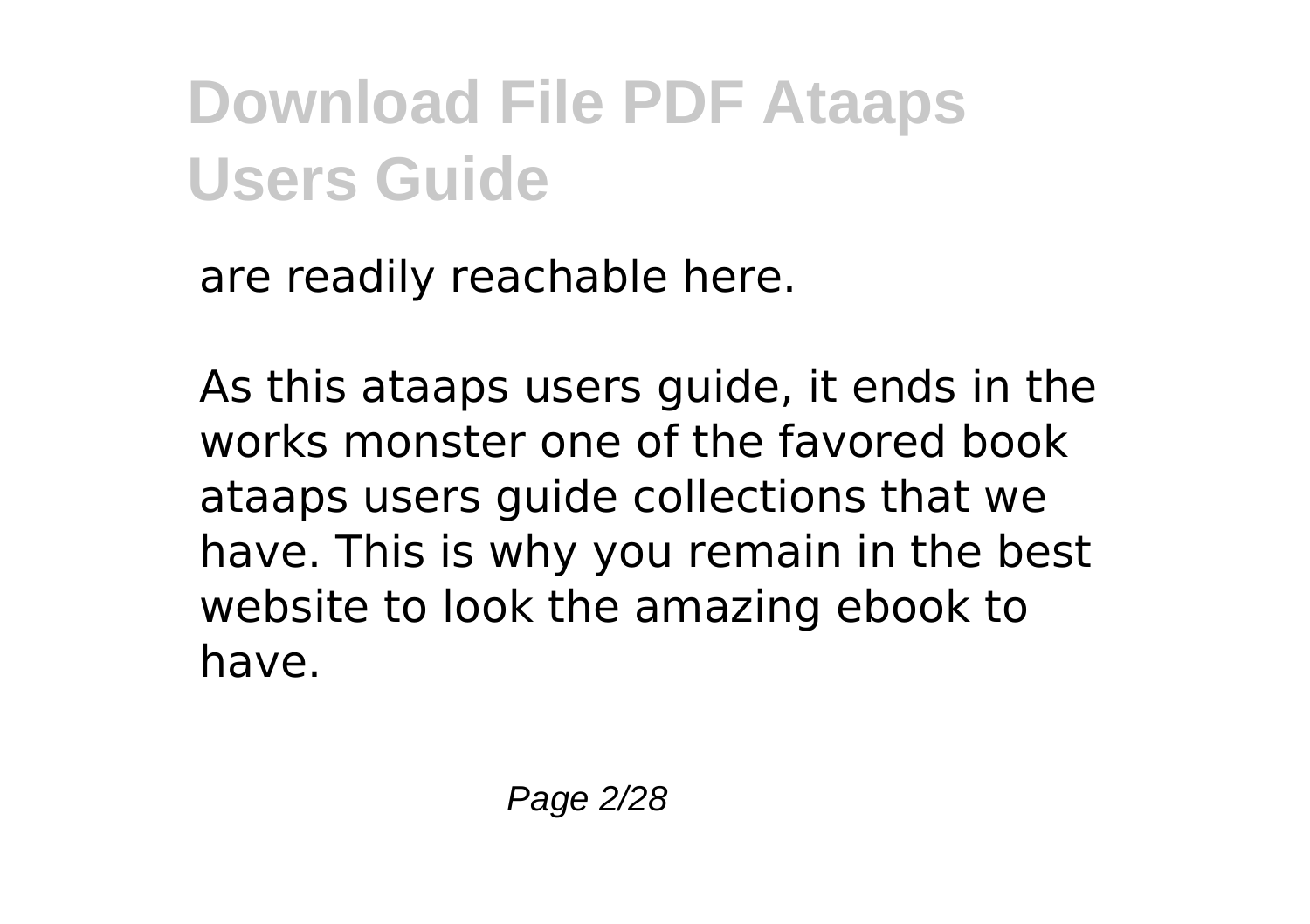Ebooks are available as PDF, EPUB, Kindle and plain text files, though not all titles are available in all formats.

#### **Ataaps Users Guide**

ATAAPS Employee Quick Reference Guide Last Modified: 24-October-2018 for Release 18.1 Enter Physical Fitness Leave Code 1. Click the Labor link on the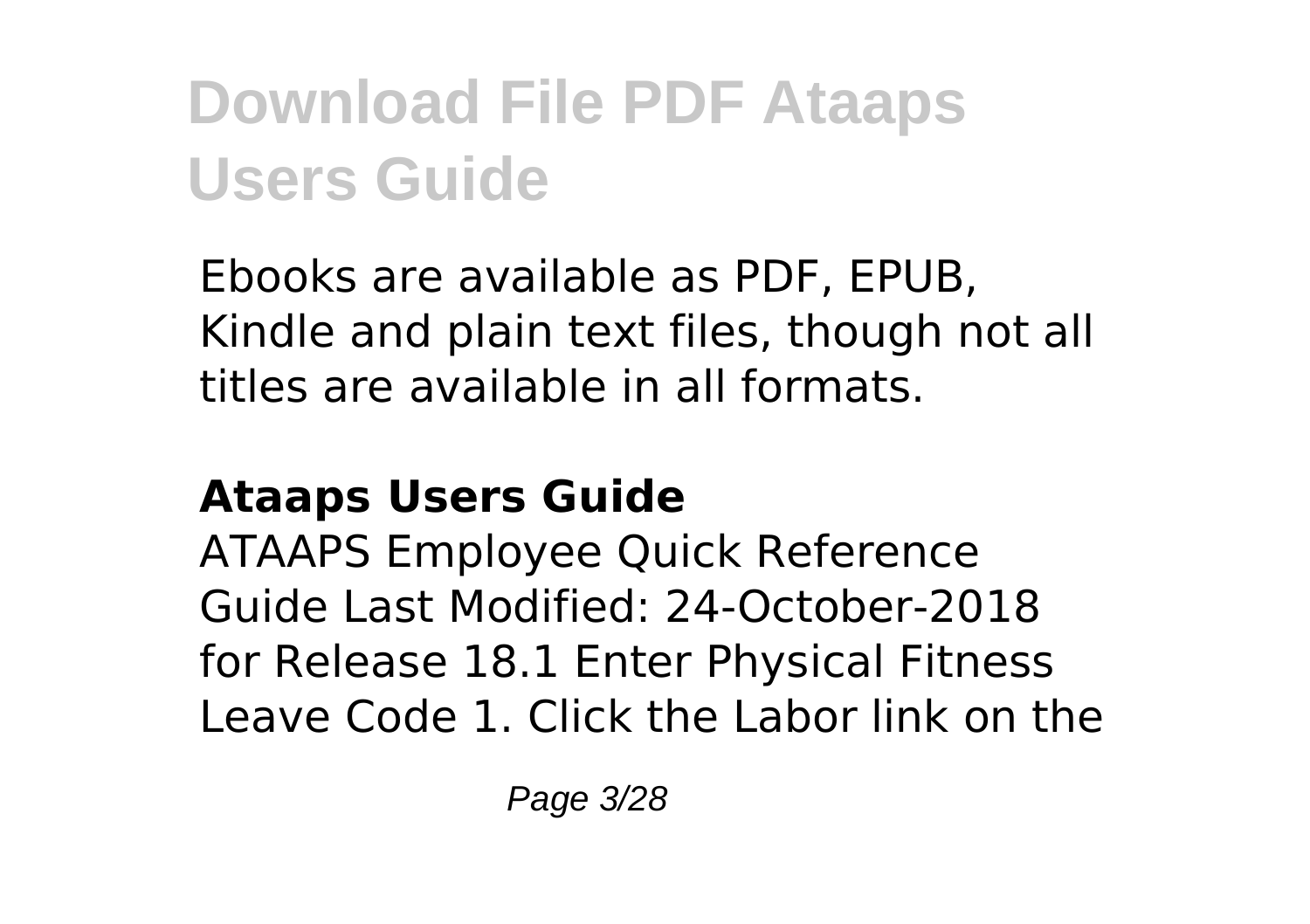ATAAPS Menu. 2. Enter the Administrative Leave time to be used for Physical Fitness Leave. 3. Click the NtDiff/Haz/Oth button. 4. Click the Add link on the Haz/Oth line below the

#### **ATAAPS Employee Quick Reference Guide Enter Labor View ...**

A new employee's descriptive data

Page 4/28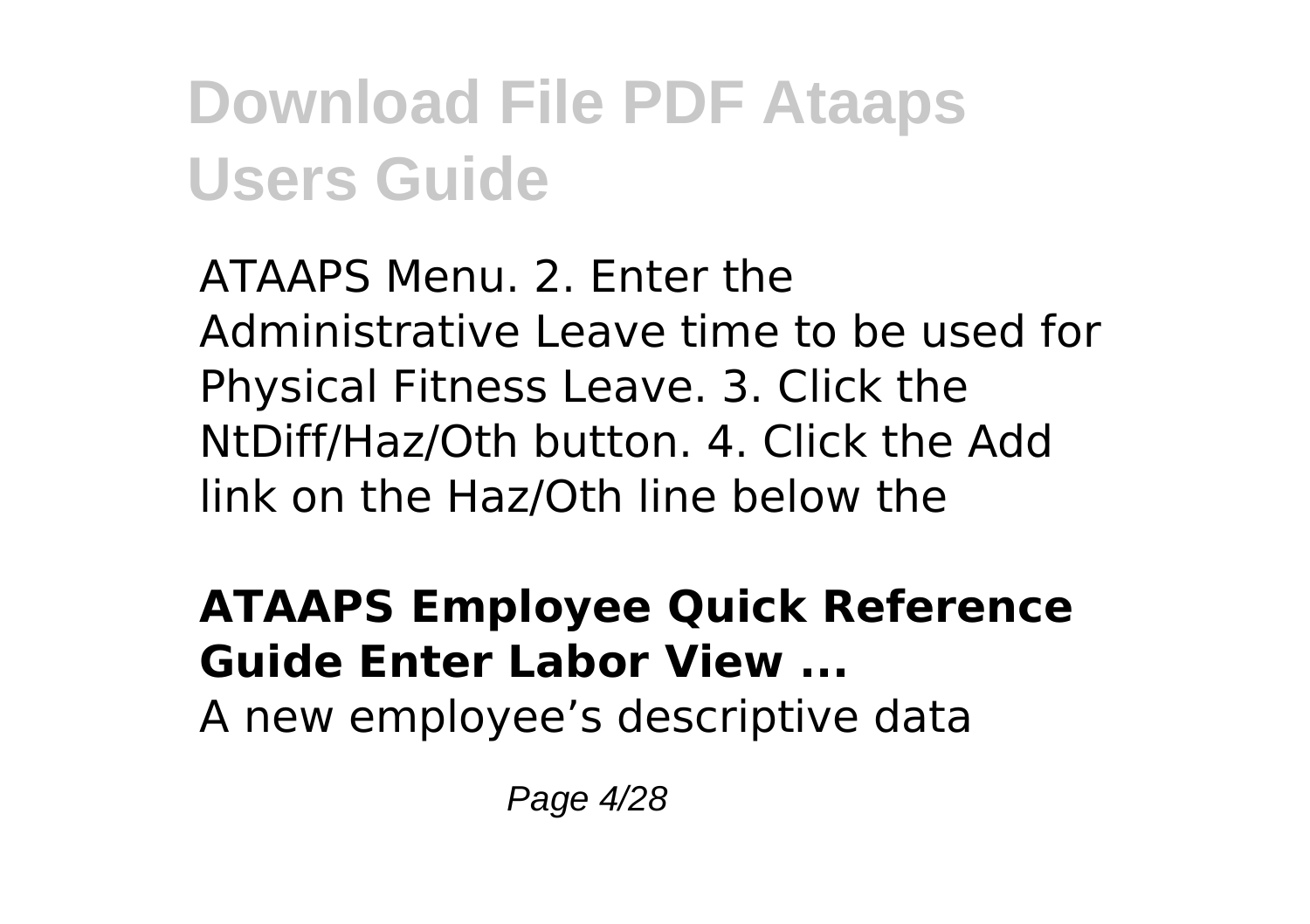(name, social security number (SSN), assignment information, etc.) is recorded in ATAAPS. The ATAAPS-GUI will be used to accurately record T&A while capturing labor hours by task (i.e., cost codes or appropriation codes).

#### **INSTRUCTION**

Overview: The Automated Time

Page 5/28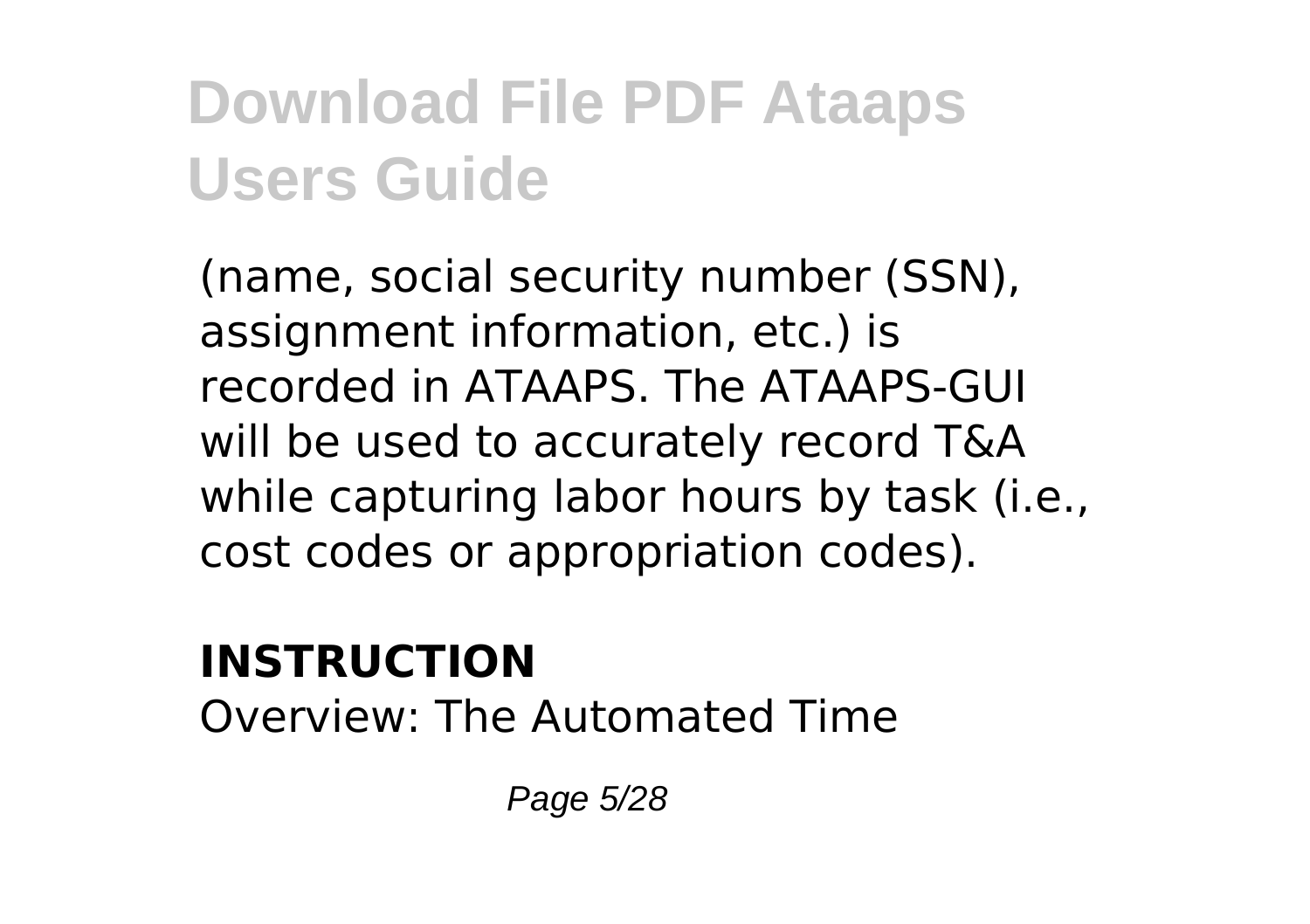Attendance and Production System is a computer based automated system. Located on the Air Force portal, it is utilized as a way to easily submit the hours you have worked to your employer. Designed primarily for the use by members on a technician status, ATAAPS may have a set of prebuilt working hours for you to follow as

Page 6/28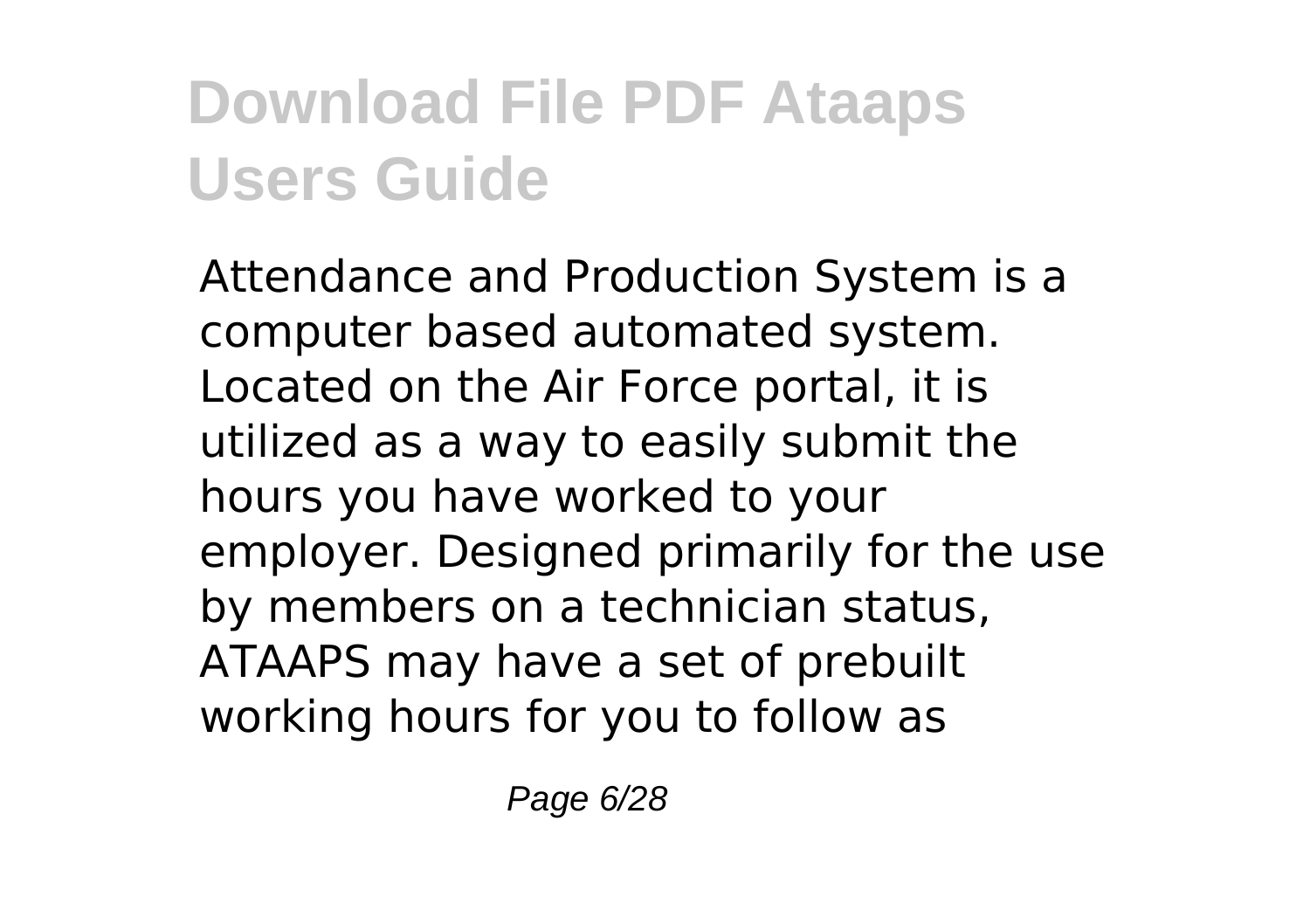deemed by your supervision.

#### **How-To Series - ATAAPS — ACE Homepage**

Ataaps Civilian Pay . Ataaps Civilian Pay Log In . Ataaps Civilian Time Card System . Ataaps Time And Attendance . Ataaps Army Time And Attendance . Ataaps Manual Handbook . Ataaps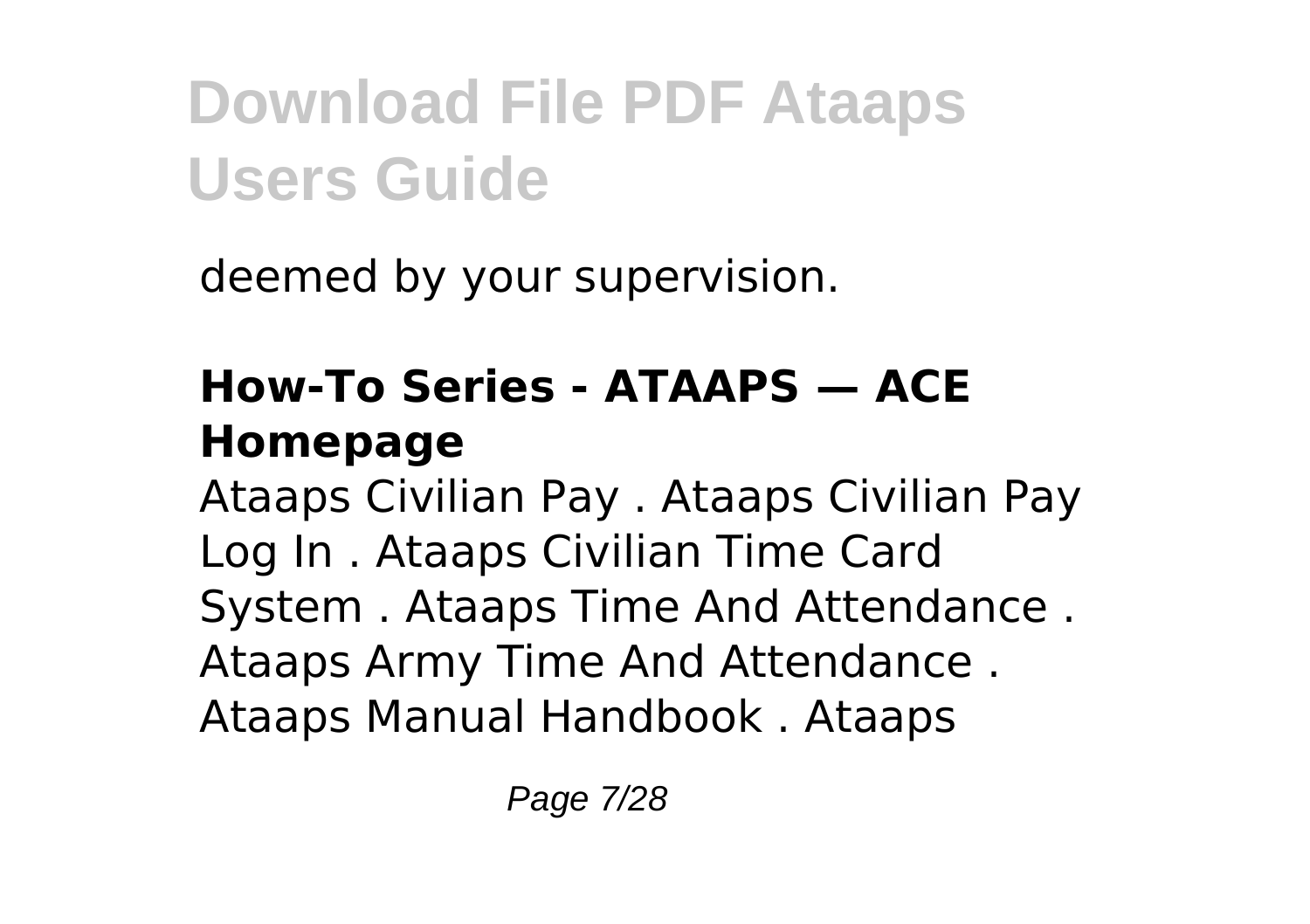Employee Quick Reference Guide

#### **ATAAPS User Guide | findarticles.com**

Automated Time Attendance and Production System. The Automated Time Attendance and Production System (ATAAPS) is used by civilian employees to accurately record time and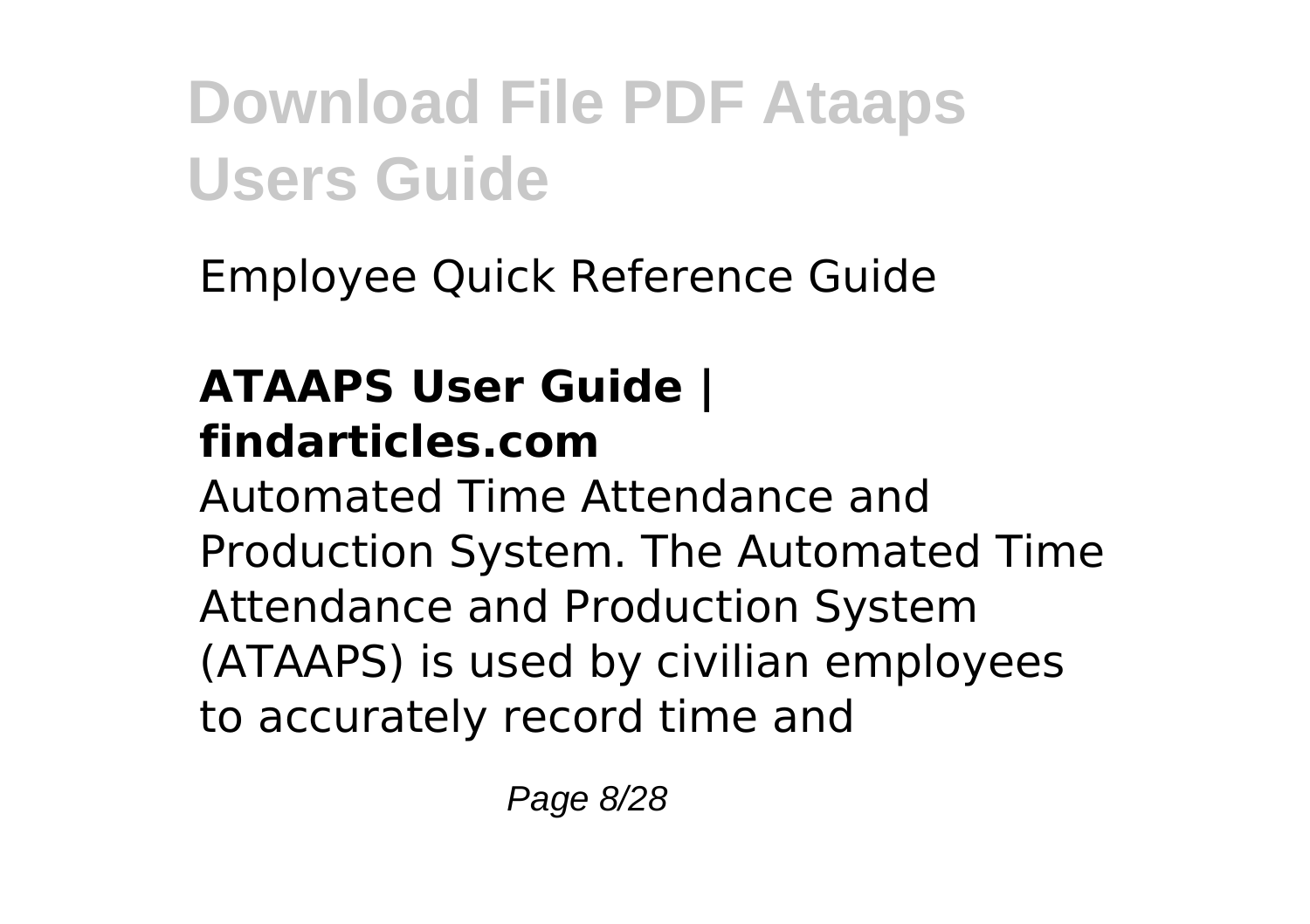attendance (e.g. leave, overtime, compensatory time off, wellness), while capturing labor hours by job order. Additionally, leave requests may be submitted to the appropriate individuals for approval.

#### **ATAAPS - United States Africa Command**

Page 9/28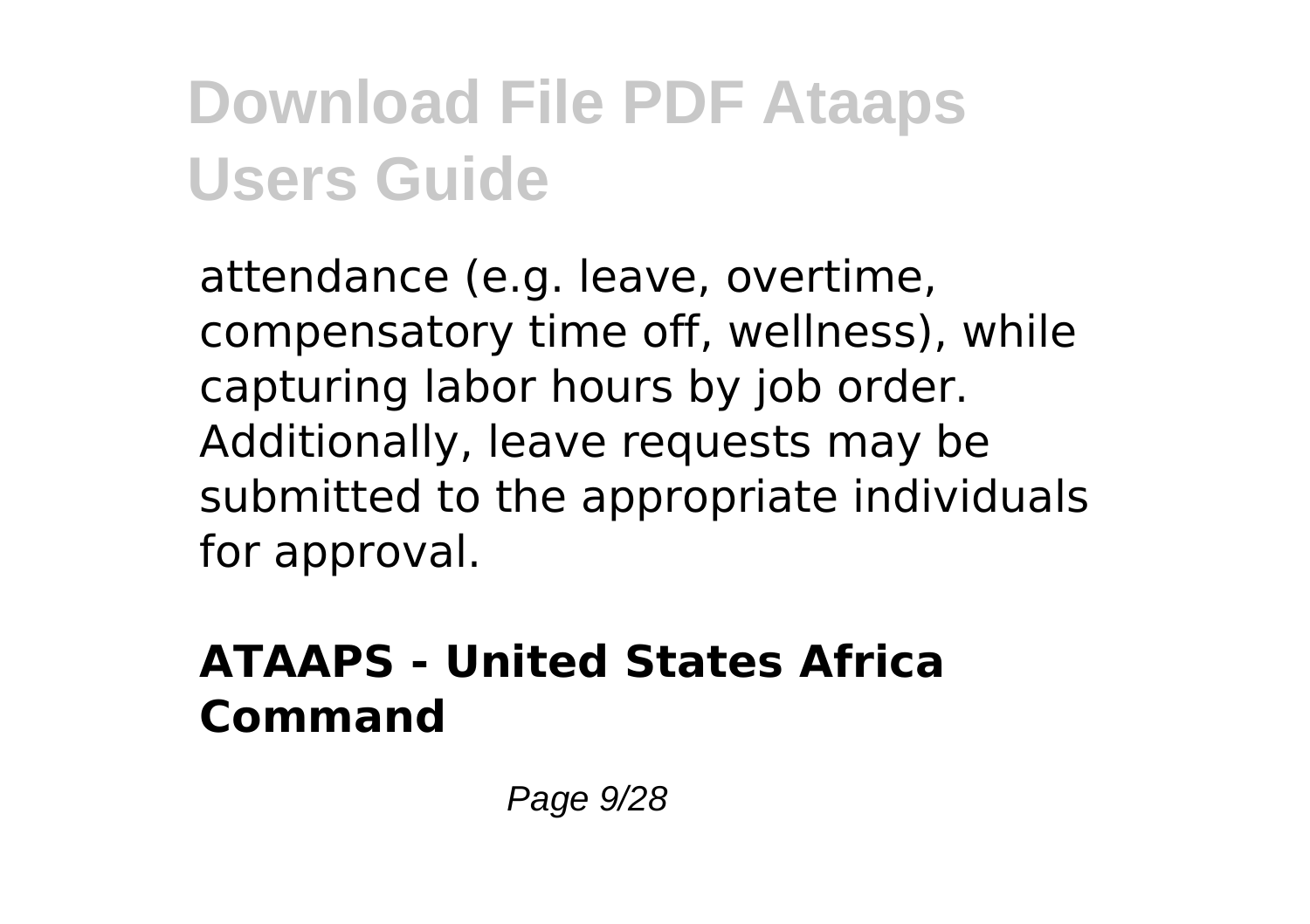Manage your Leave and Earnings Statements, W-2's, pay information and more using myPay, DFAS' online payroll tool. myPay puts more information and services at your finger tips.. Don't forget to update your mailing address if you move or plan to move.

#### **Defense Finance and Accounting**

Page 10/28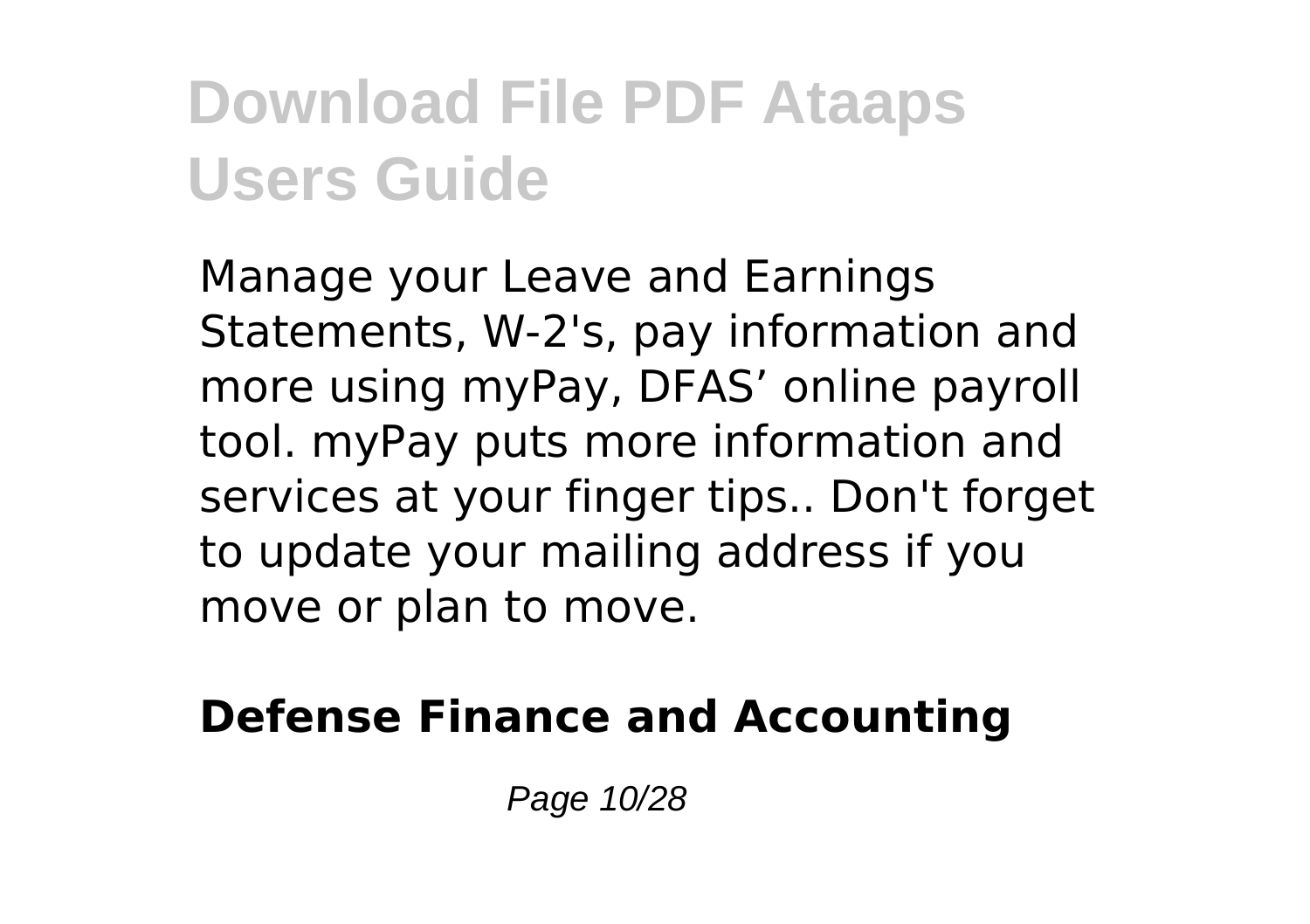#### **Service > CivilianEmployees**

Payment Guide Information. Tools/Systems. CEDMS. EDM/EFR/MSST. DFAS Europe. Small Business. Doing Business with DFAS. Small Business Information. Small Business FAQ. Tax Office. Tax Office. Frequently Asked Questions. Convenience Check 1099PRO. Contractor Vendors Tax Info.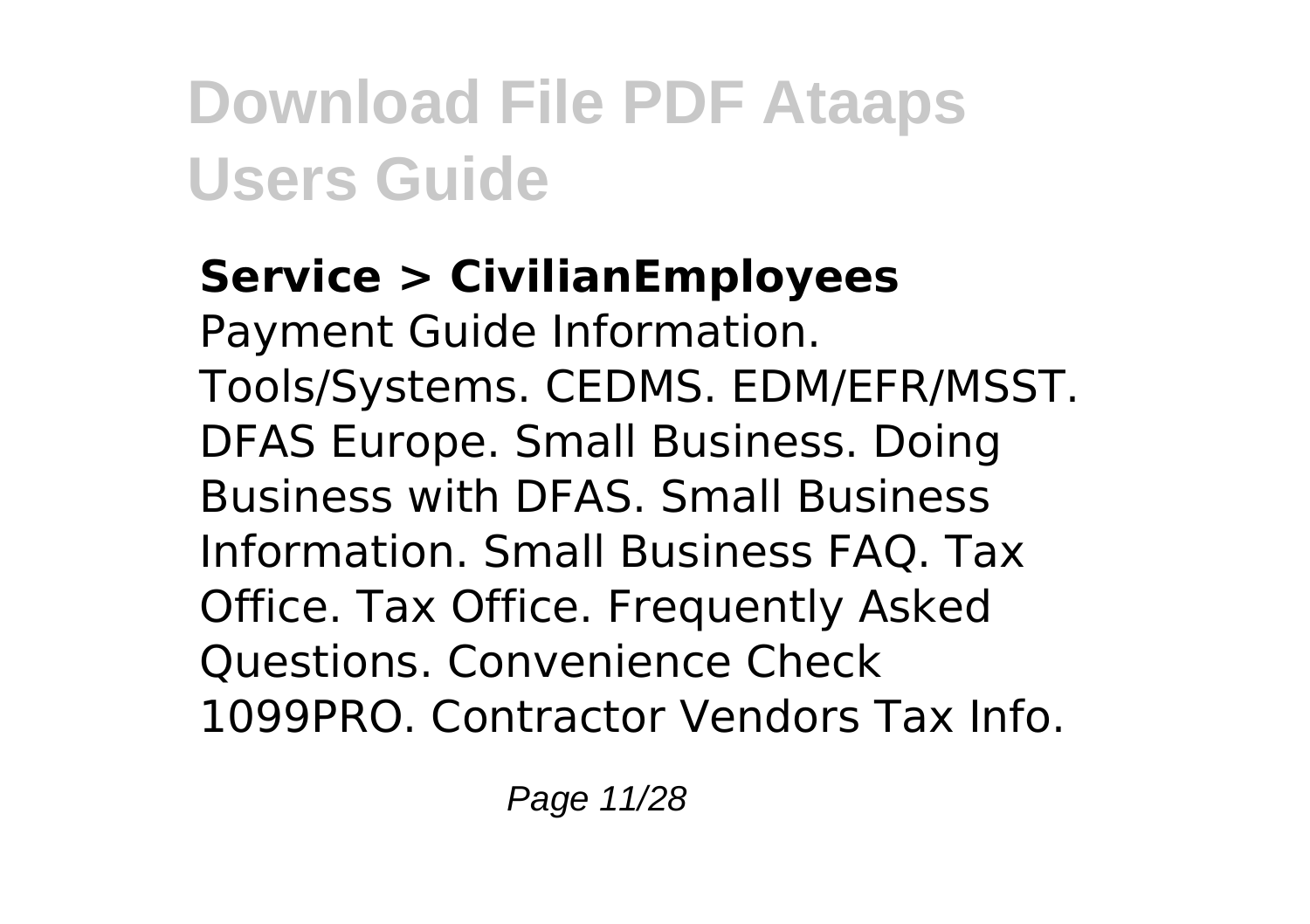DoD Miscellaneous Payments Guidebook.

#### **Defense Finance and Accounting Service ...**

Automated Time Attendance And Production System (ATAAPS) CAC Appointment Scheduler; Civilian Personnel Online (CPOL) Defense

Page 12/28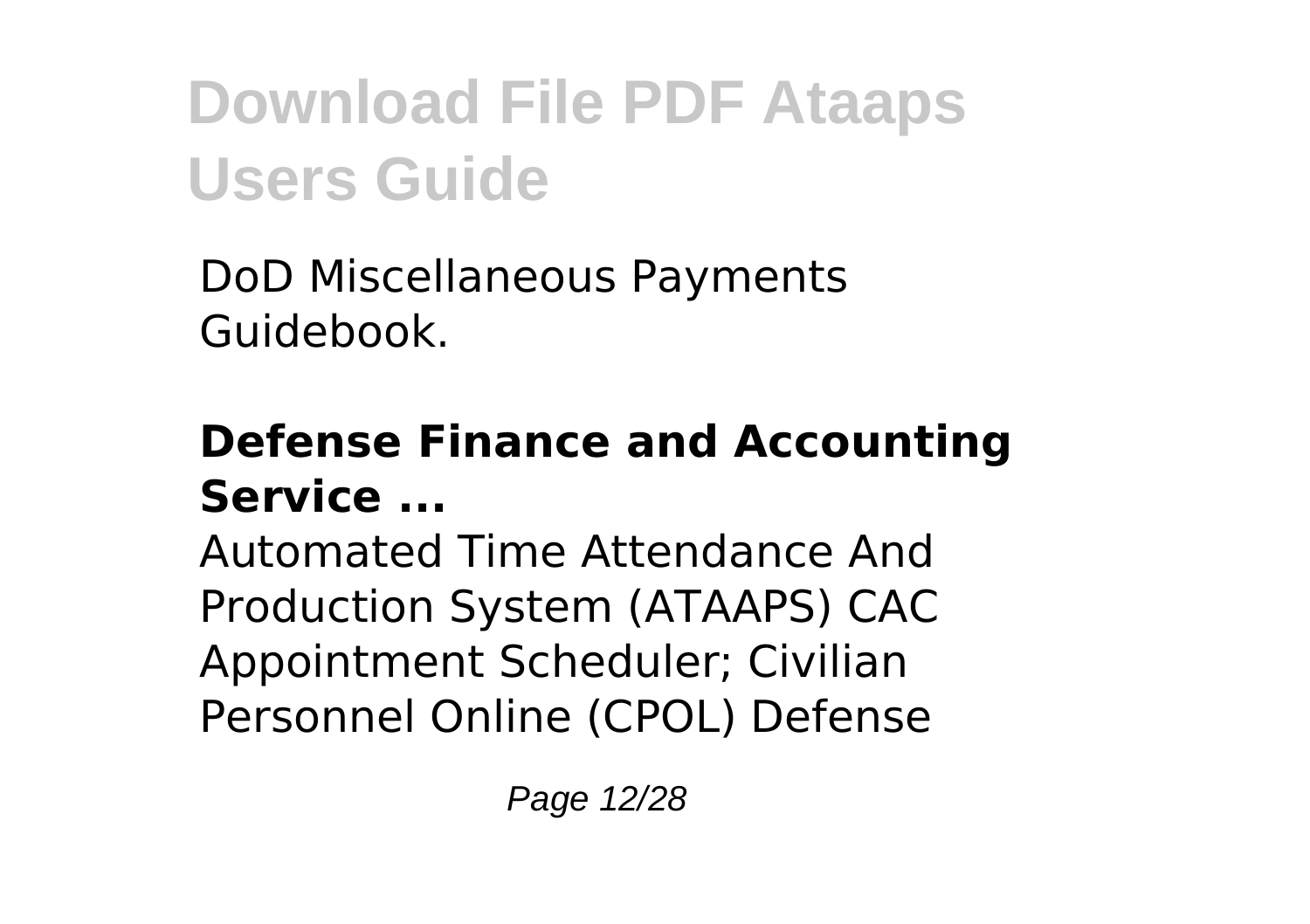Acquisition University; Defense Connect Online (DCO) Defense Civilian Personnel Advisory Service (DCPAS) Defense Travel System (DTS) DISA GAL User Update (Updates may take up to 48 hours) DPW Service Desk Ticket

#### **APG Employee Toolbox :: U.S. Army Aberdeen Proving Ground**

Page 13/28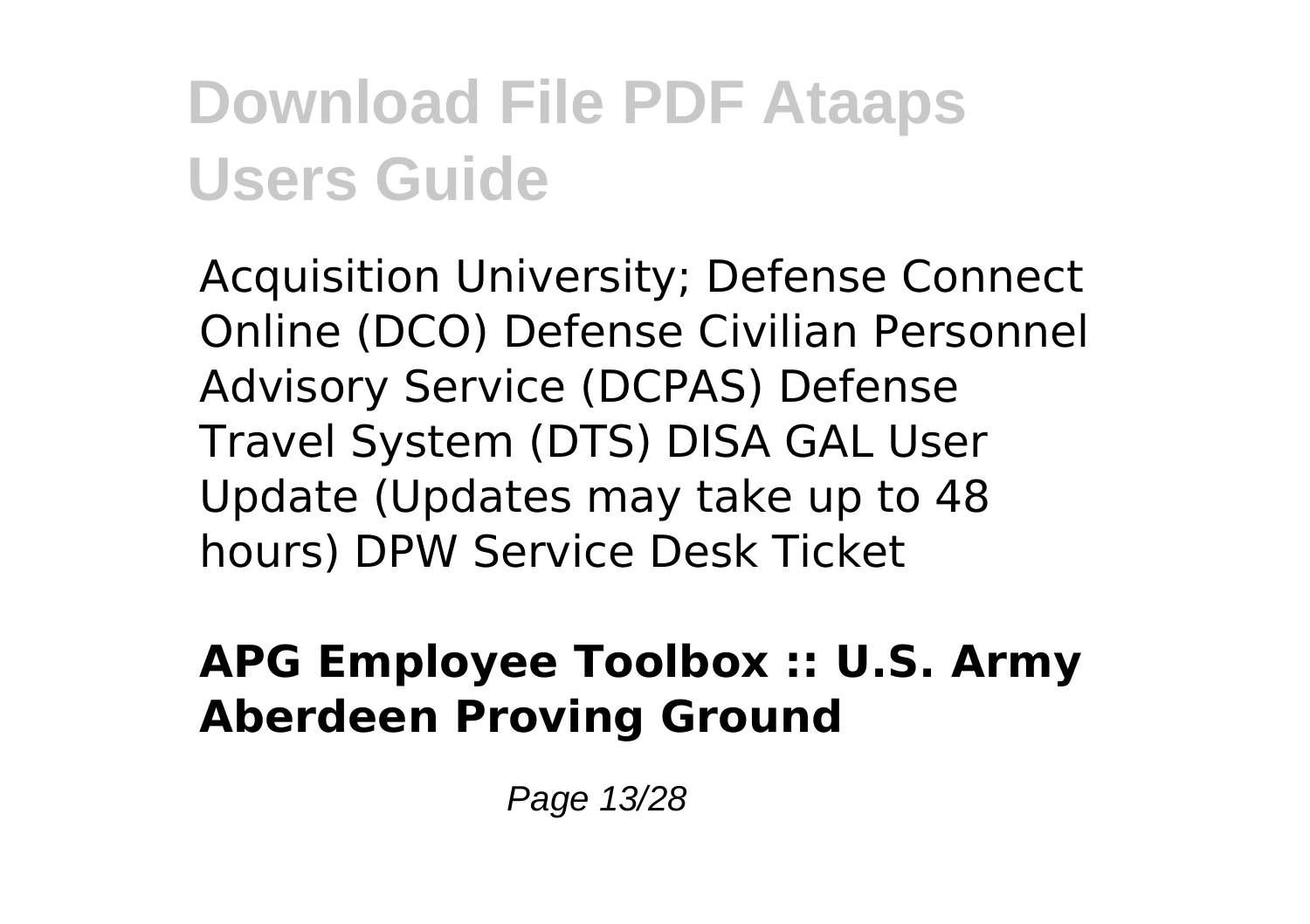GFEBS Job Aids and User Procedures

**GFEBS Job Aids and User Procedures** Section 1: Employee Performance Plan Create Performance Plan 1. Login to MyBiz+ at https://compo.dcpds.cpms.osd.mil/. 2. Select 'MyPerformance' link under Key Services. 3. On MyPerformance Main

Page 14/28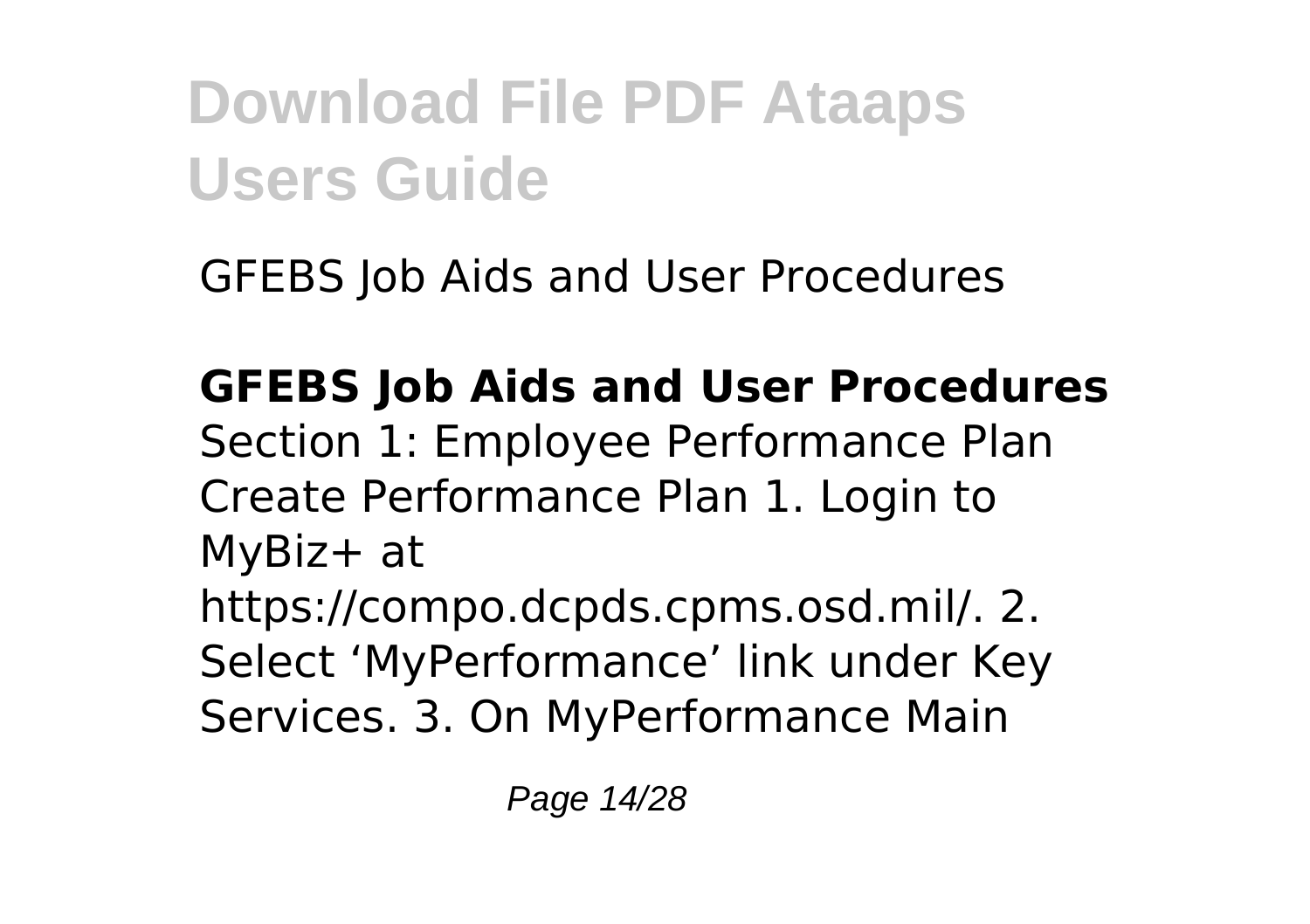Page, create a new performance plan by selecting 'DoD Performance Management Appraisal Program' (DPMAP) from the Create New Plan

#### **User Guide: Completing Key Actions in MyPerformance** ataaps users guide INSTRUCTION ATAAPS-GUI is accomplished by the

Page 15/28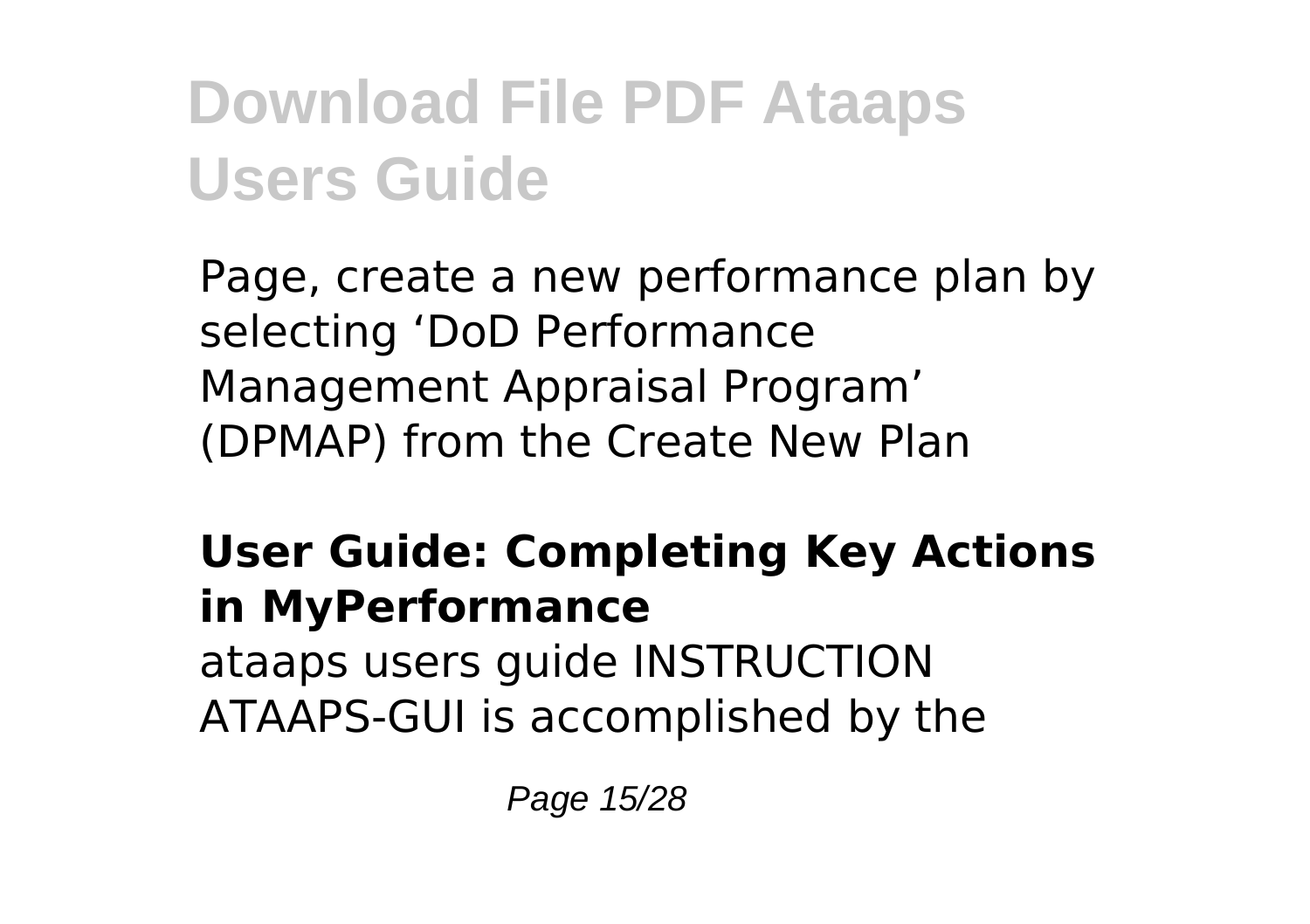CSR/DDA (possibly a dual-function role, dependent upon the site location) only when governed by an official personnel action (SF-50) that has successfully interfaced into DCPS 311 The employee must be assigned to/reopened in the designated Team and Roster as ATAAPS Employee Quick Reference Guide Enter Labor View ...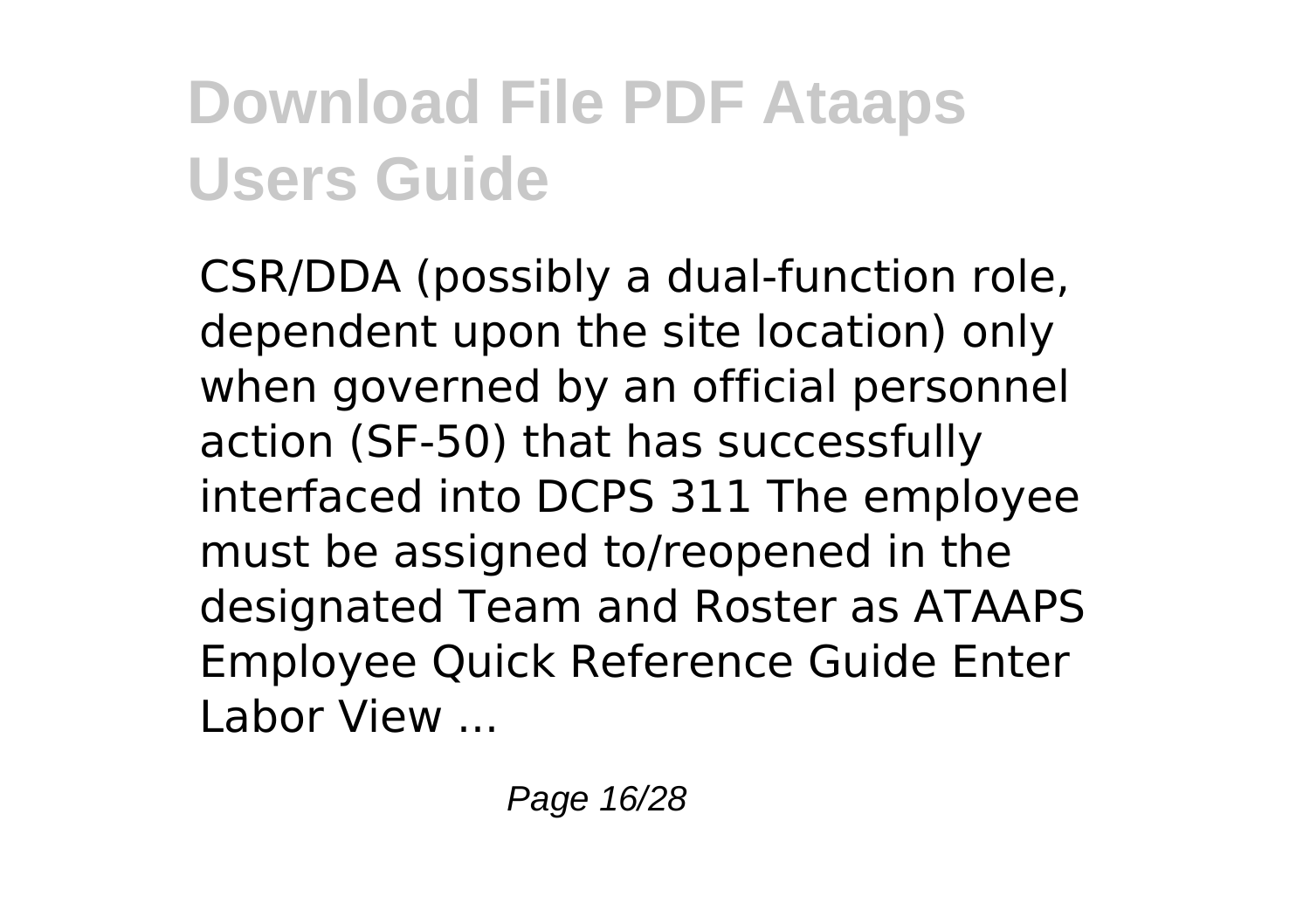#### **[eBooks] Ataaps Users Guide** ATAAPS Time Coding Guide Reference: CNGBI 1400.25 V 630, DoD FMR Vol 8, and DoDI 1400.25 V 630 Compensatory Hours \*CB - Travel Comp Time \*CE - Comp Time Earned CF- Travel Comp Time Used CT - Comp Time Taken Sunday Premium SF - Sunday Pay SG-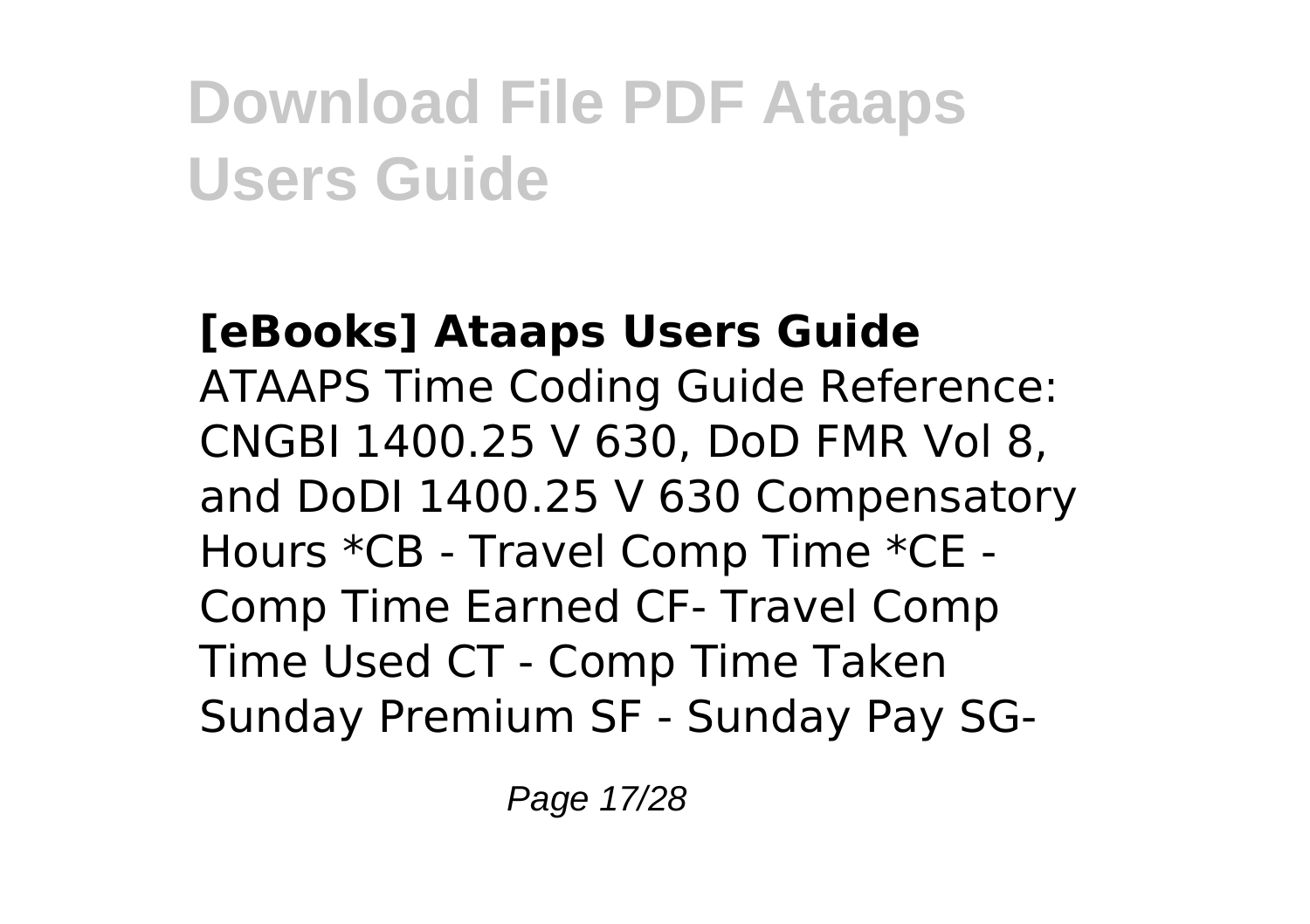Sunday Pay SS - Sunday Pay ST - Sunday Pay Holiday Hours \*HF - Holiday Pay \*HG - Holiday Pay

#### **ATAAPS Time Coding Guide inghro.state.id.us**

ATAAPS Employee Quick Reference Guide Enter Labor View ... Keywordsuggest-tool.com into ATAAPS if the site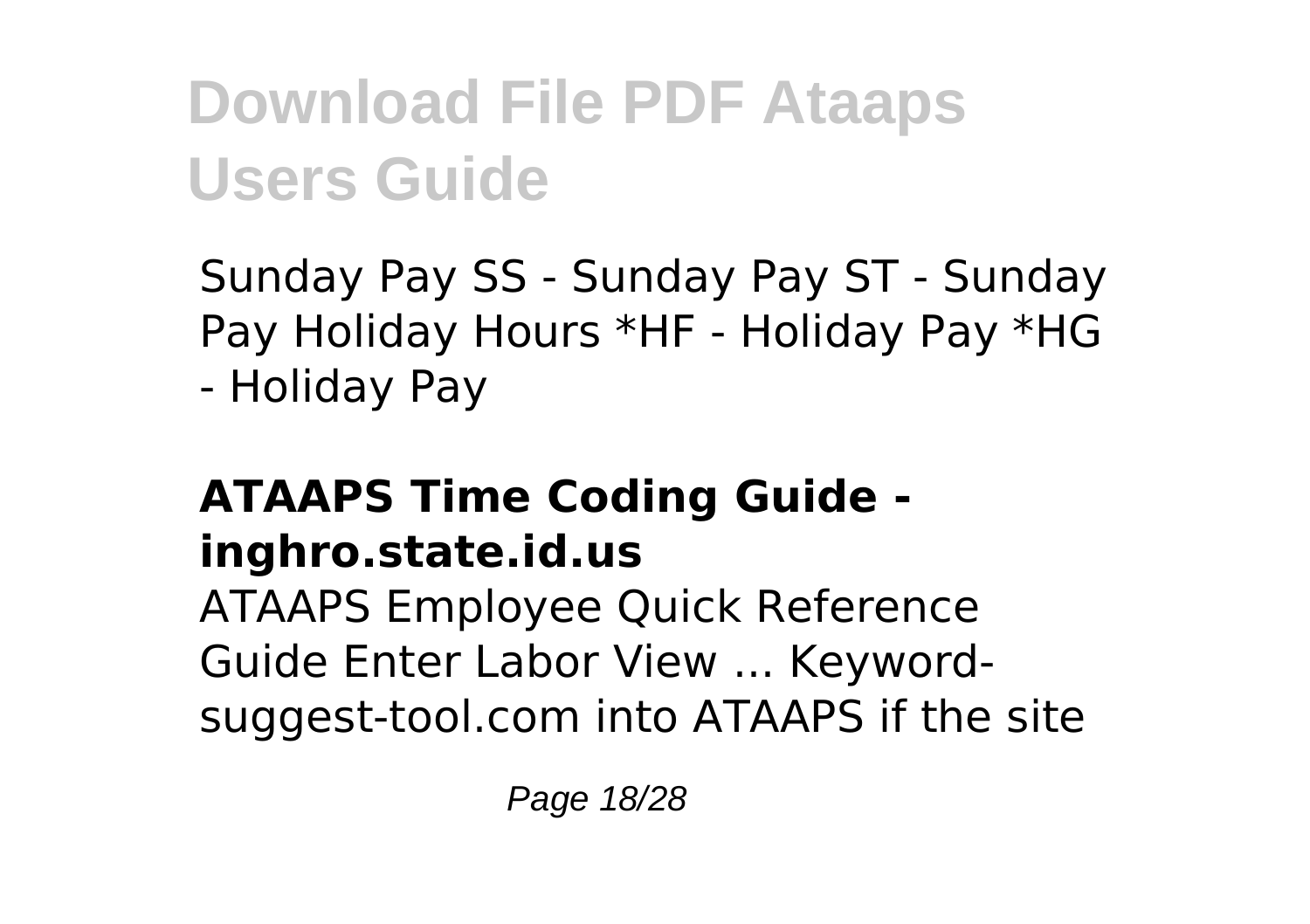uses LMP/CATS. For these sites, it is recommended that the NN/NE codes be entered in ATAAPS after the last labor interface file for the pay period has been run so that the labor codes are not overwritten, but prior to the SDA process.

#### **Ataaps timekeeper user manual"**

Page 19/28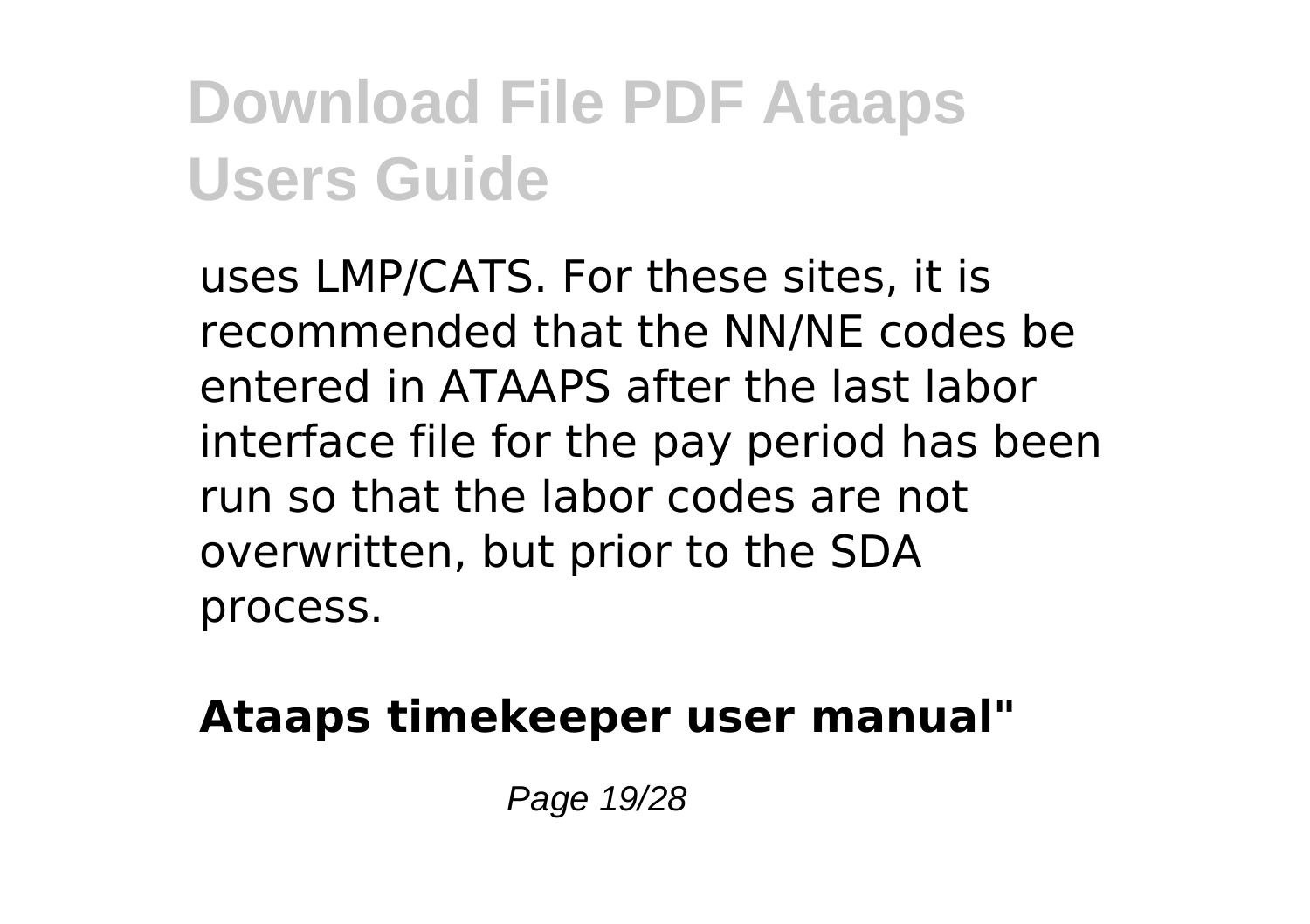**Keyword Found Websites ...** DCMA Manual 4301-06. DCMA CIVILIAN PAY ... Attendance, and Production System (ATAAPS) – Graphical User Interface (GUI)," January 23, 2014 . Internal Control: Process flow and key controls are located on the Resource Page ... c. Maintain and assist with user account access in DAI OTL for authorized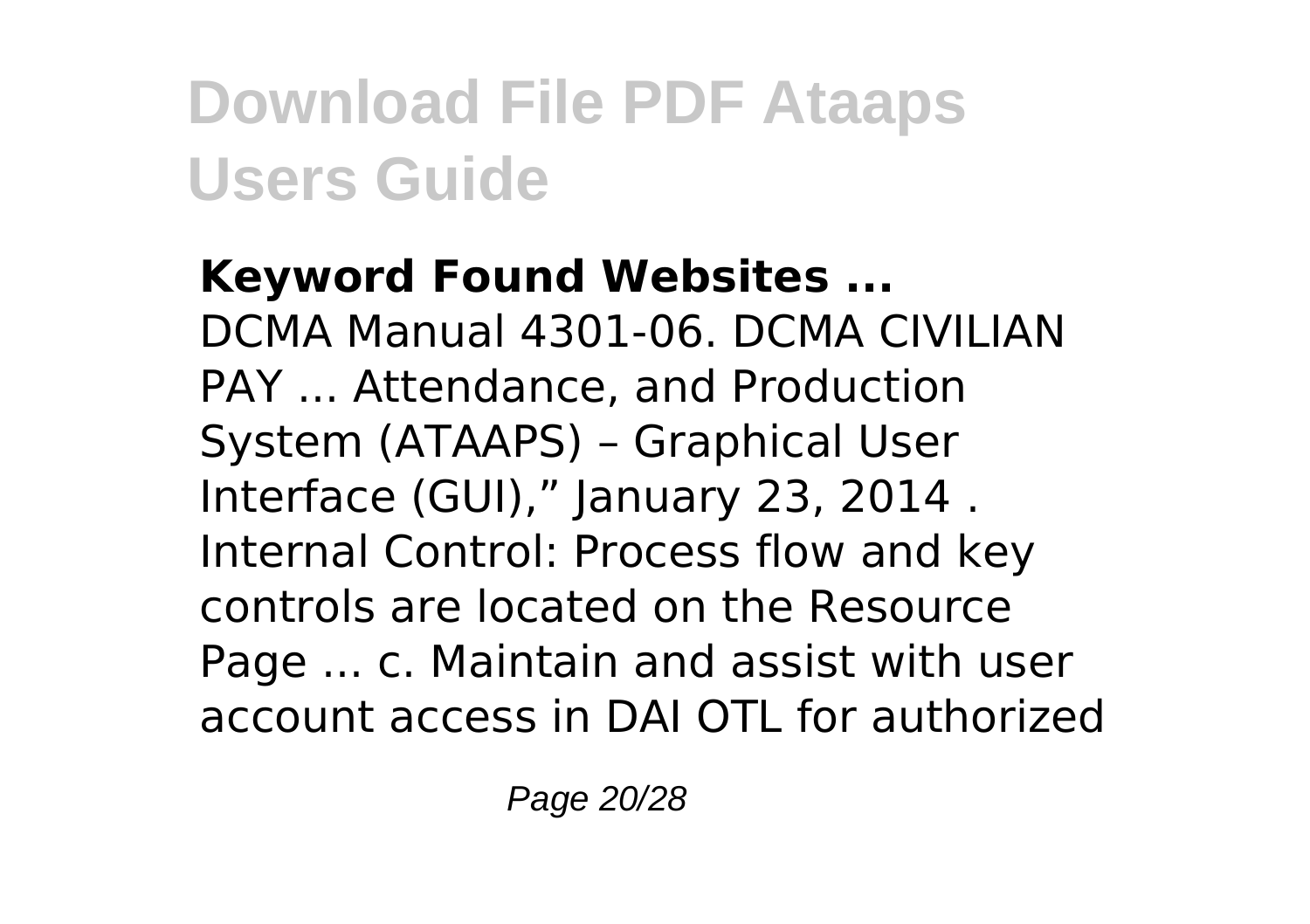users. ...

#### **DCMA Civilian Pay**

Use the following steps to save a user manual to your desktop. Start Internet Explorer. Go to the Defense Civilian Pay System Manuals page.; Select the user manual you wish to download (i.e., CSR Users Manual, T&A Users Manual). Select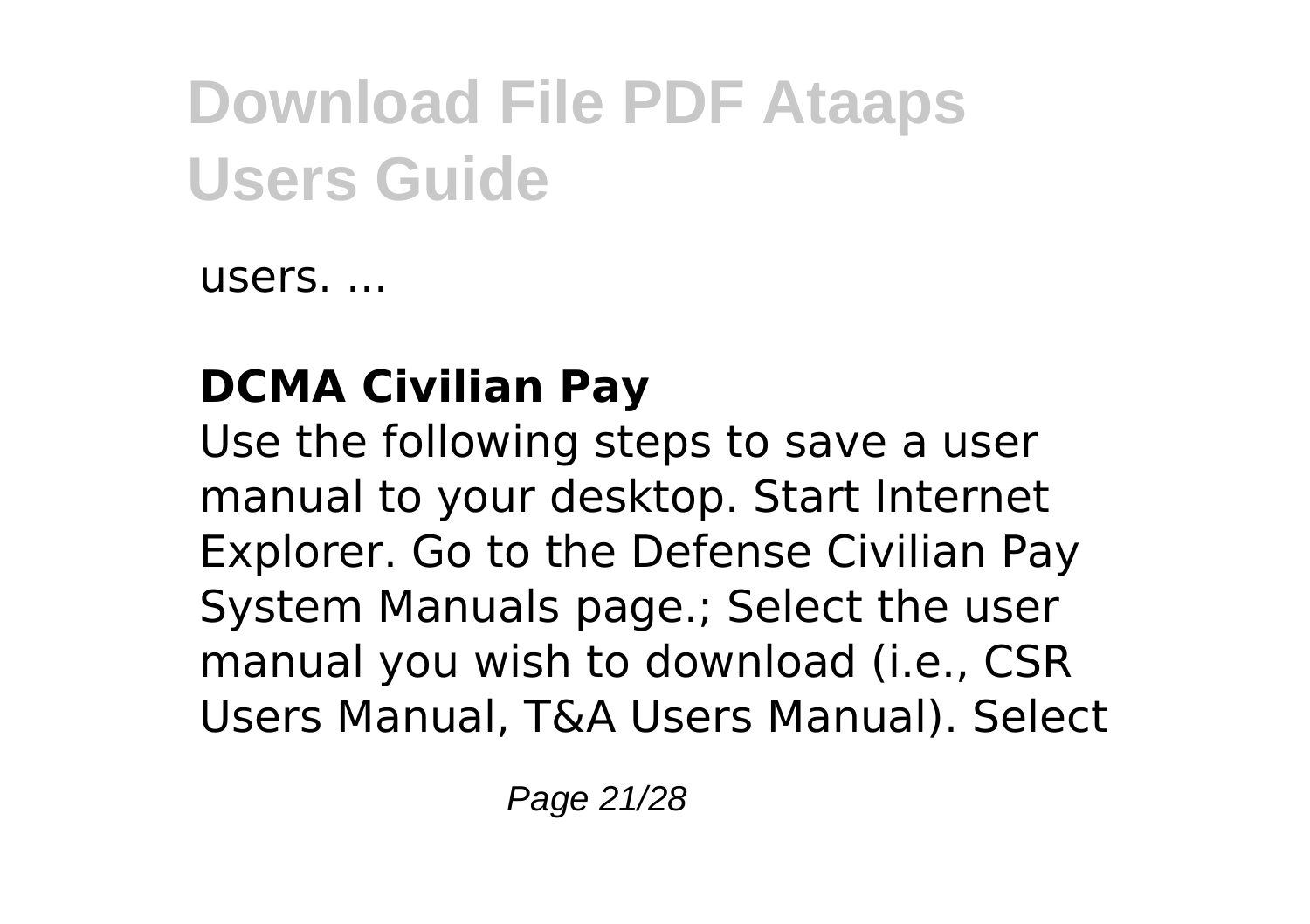the "download" link of the most recent DCPS release (for example, Download 11-2 Manual). (NOTE: The file is large.If you have limited space on your hard disk ...

#### **Links>user\_manuals**

manual system, and for safeguarding the confidentiality of the information. d.

Page 22/28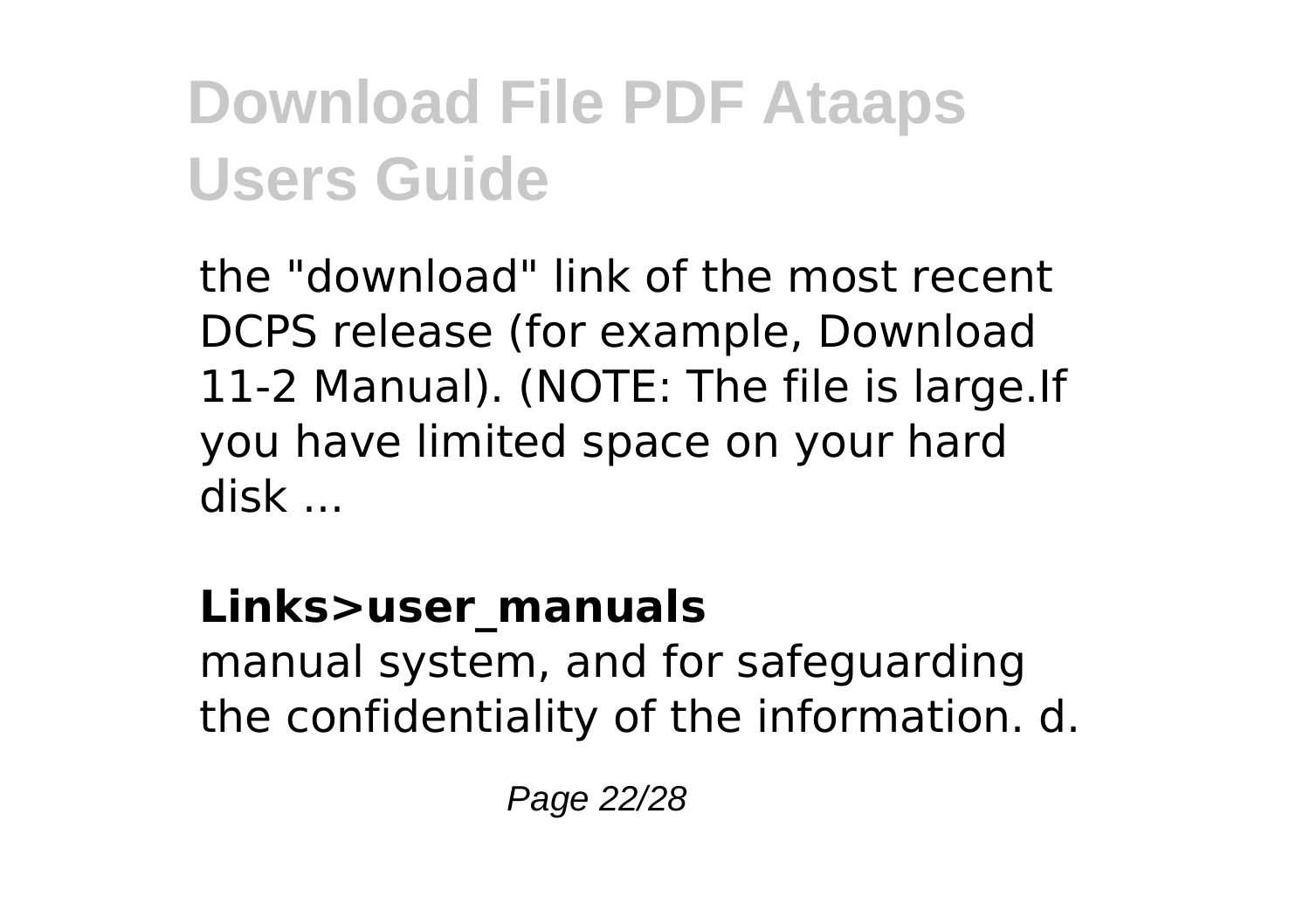Accounting. (1) EFASC establishes ATAAPS Work Center, Task, and Job Order codes to allow the payroll system to charge costs to the appropriate budgetary funding source. EFASC is responsible for maintaining accounting codes in ATAAPS and the related table in DOEInfo.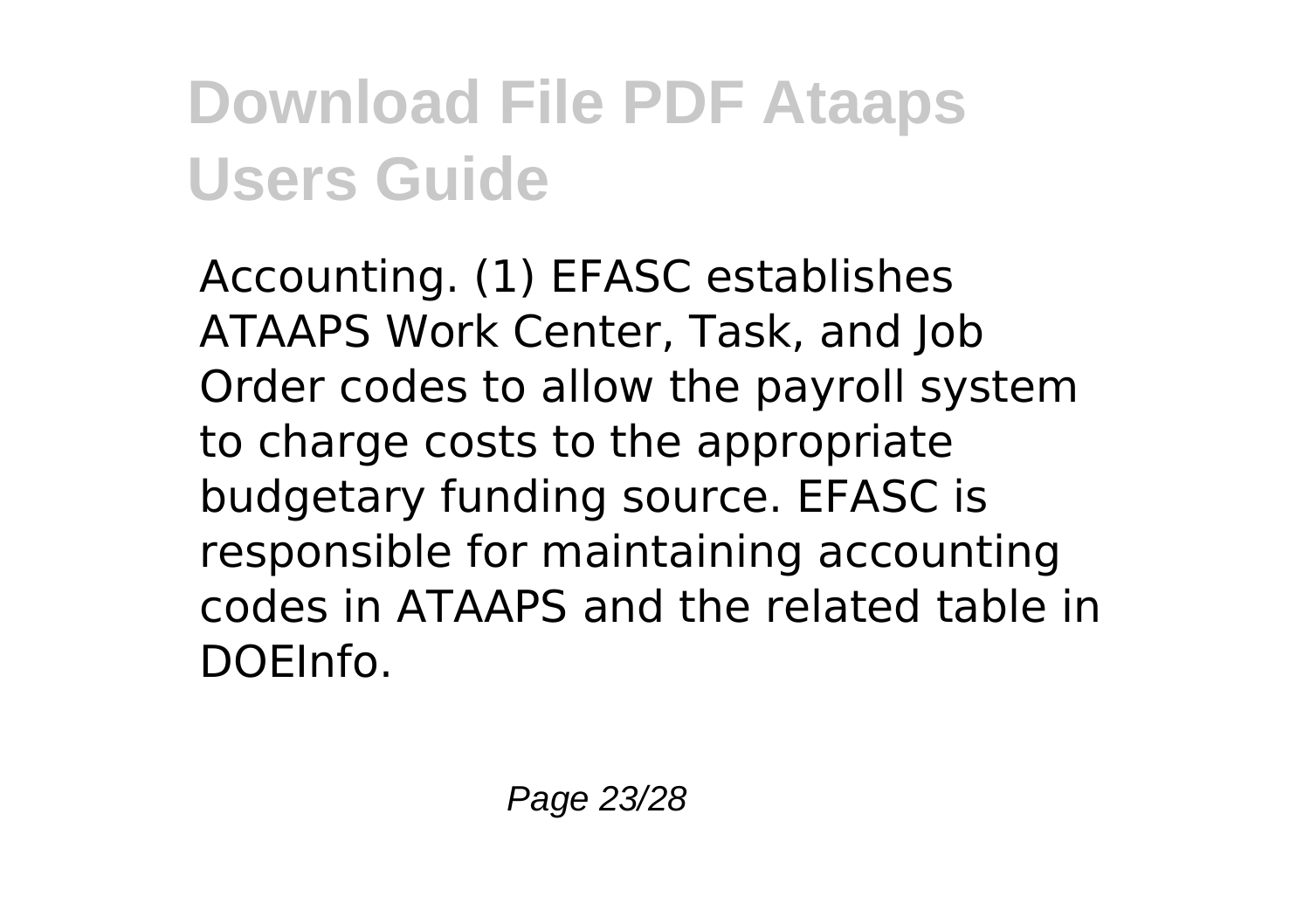#### **CHAPTER 16 PAYROLL ACCOUNTING 1. INTRODUCTION. a. b ...**

Created by Dana Eden, Maor Kohn, Omri Shenhar. With Niv Sultan, Shaun Toub, Menashe Noy, Shervin Alenabi. A Mossad agent embarks on her first mission as a computer hacker in her home town of Tehran.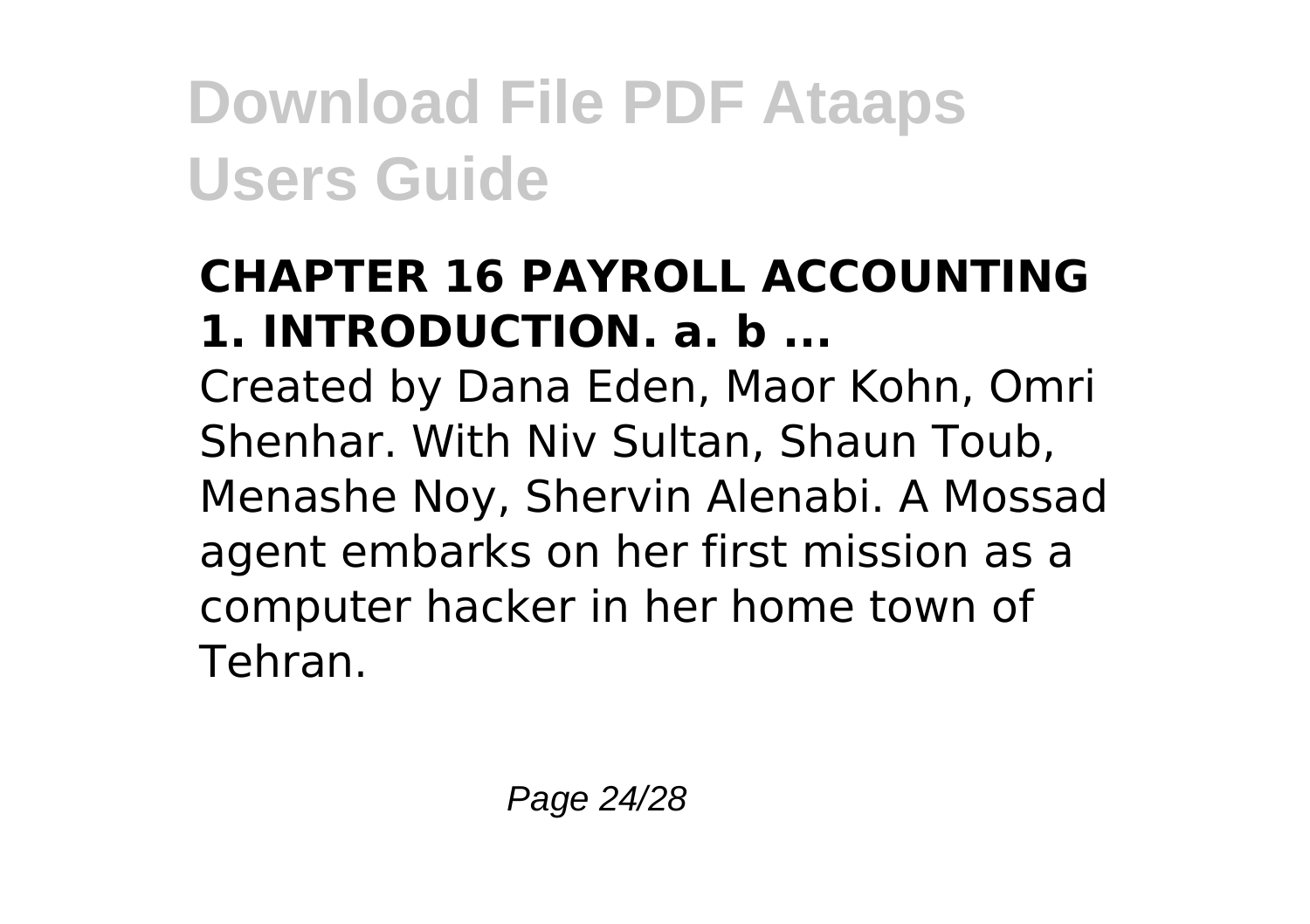**Tehran (TV Series 2020– ) - IMDb** 1. Is the ATAAPS Super-User/Civilian Pay POC for the U.S. Army Garrison Italy and the Resource Management Office timekeeper for DA Civilians. Follows the guidelines within IMCOM's Civilian Payroll...

#### **Position Description - United States**

Page 25/28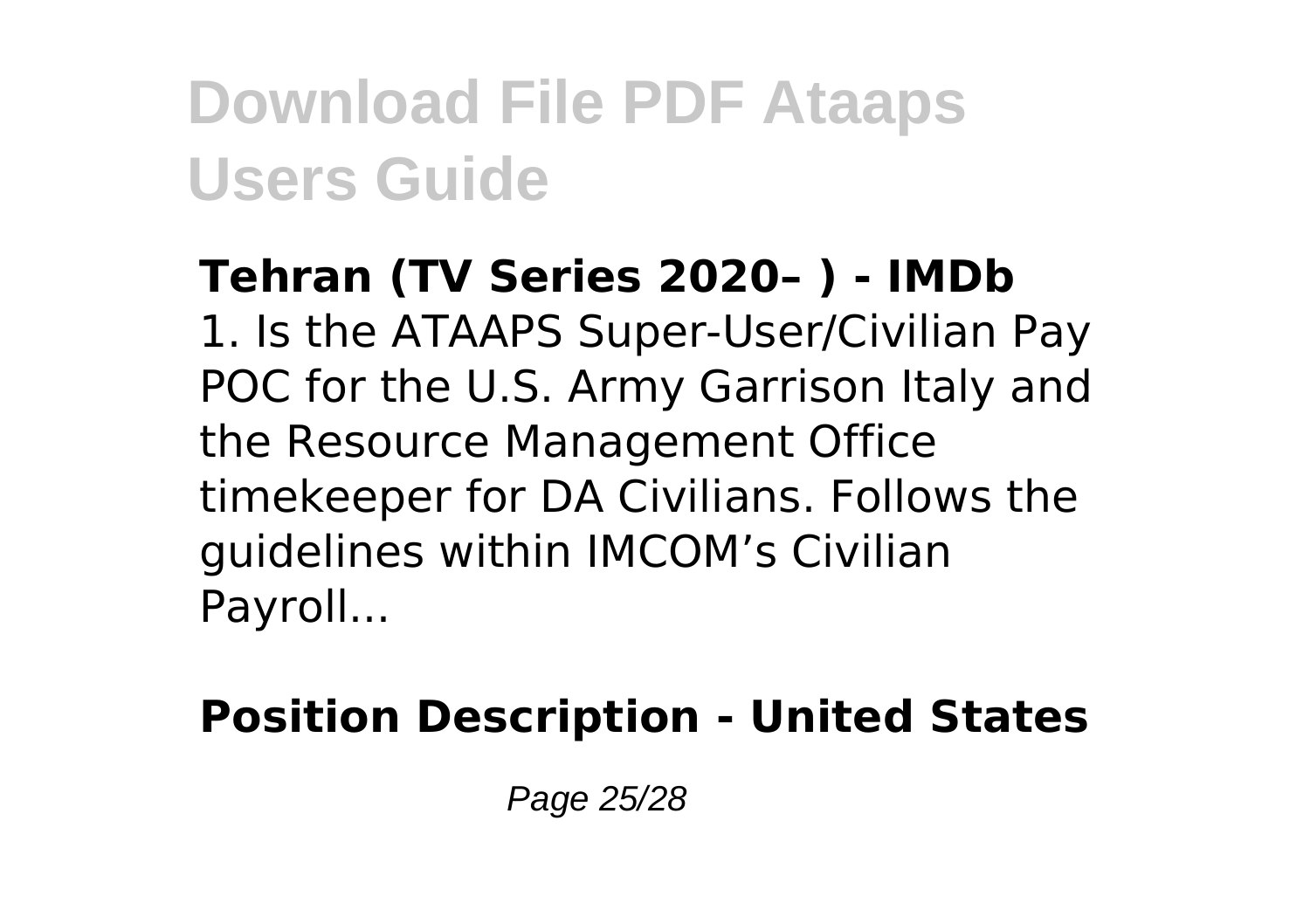#### **Army**

Ataaps Training Manual . Ataaps Certifier Training. Army Ataaps Training Guide. Ataaps Manual Handbook . Ataaps Training Slides . Ataaps User Guide. Ataaps Employee Quick Reference Guide. Dfas Ataaps Manual Training Guide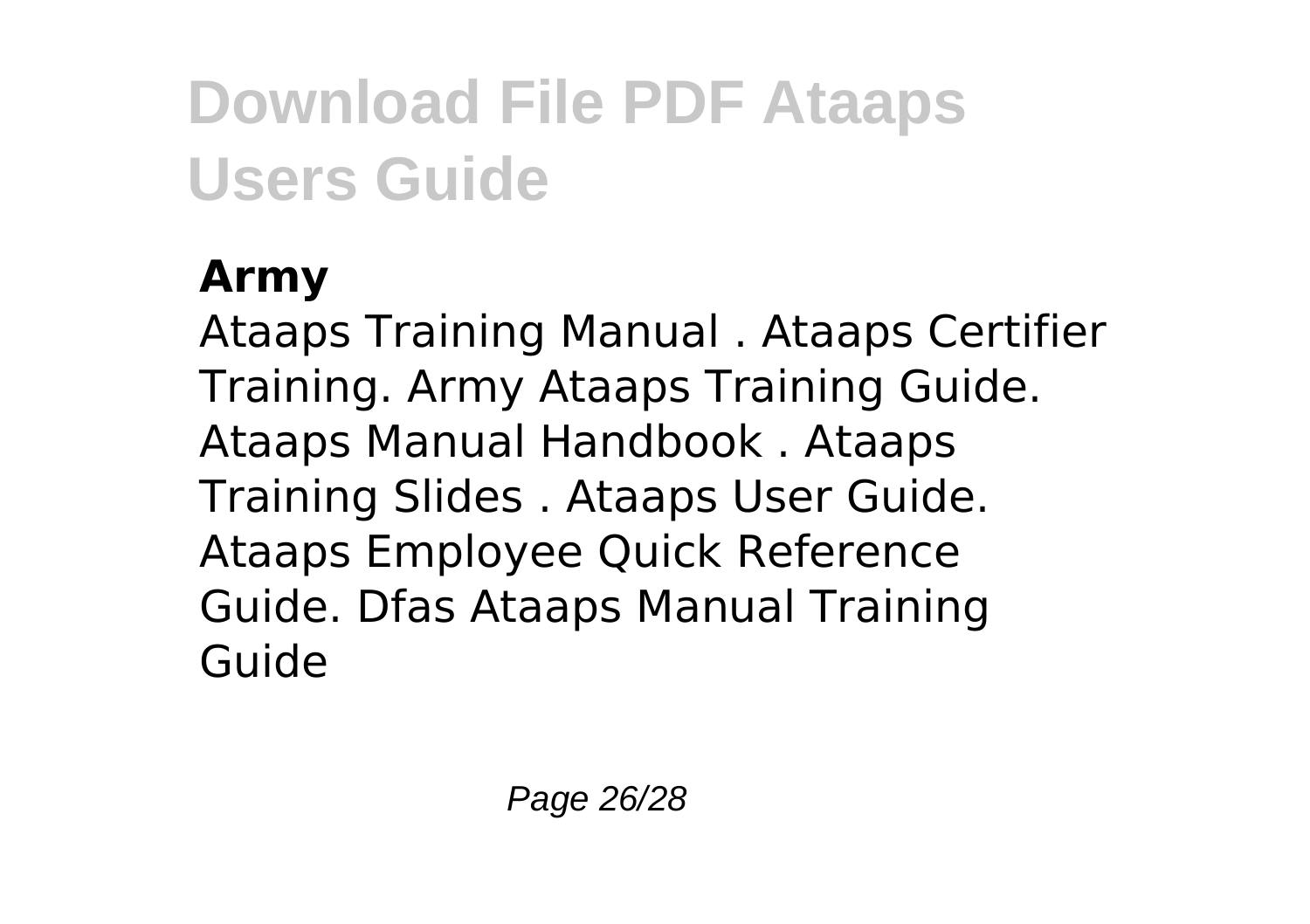#### **ATAAPS Training Guide | findarticles.com**

See a map of Tehran and Tehran's major places of interest.

Copyright code: d41d8cd98f00b204e9800998ecf8427e.

Page 27/28